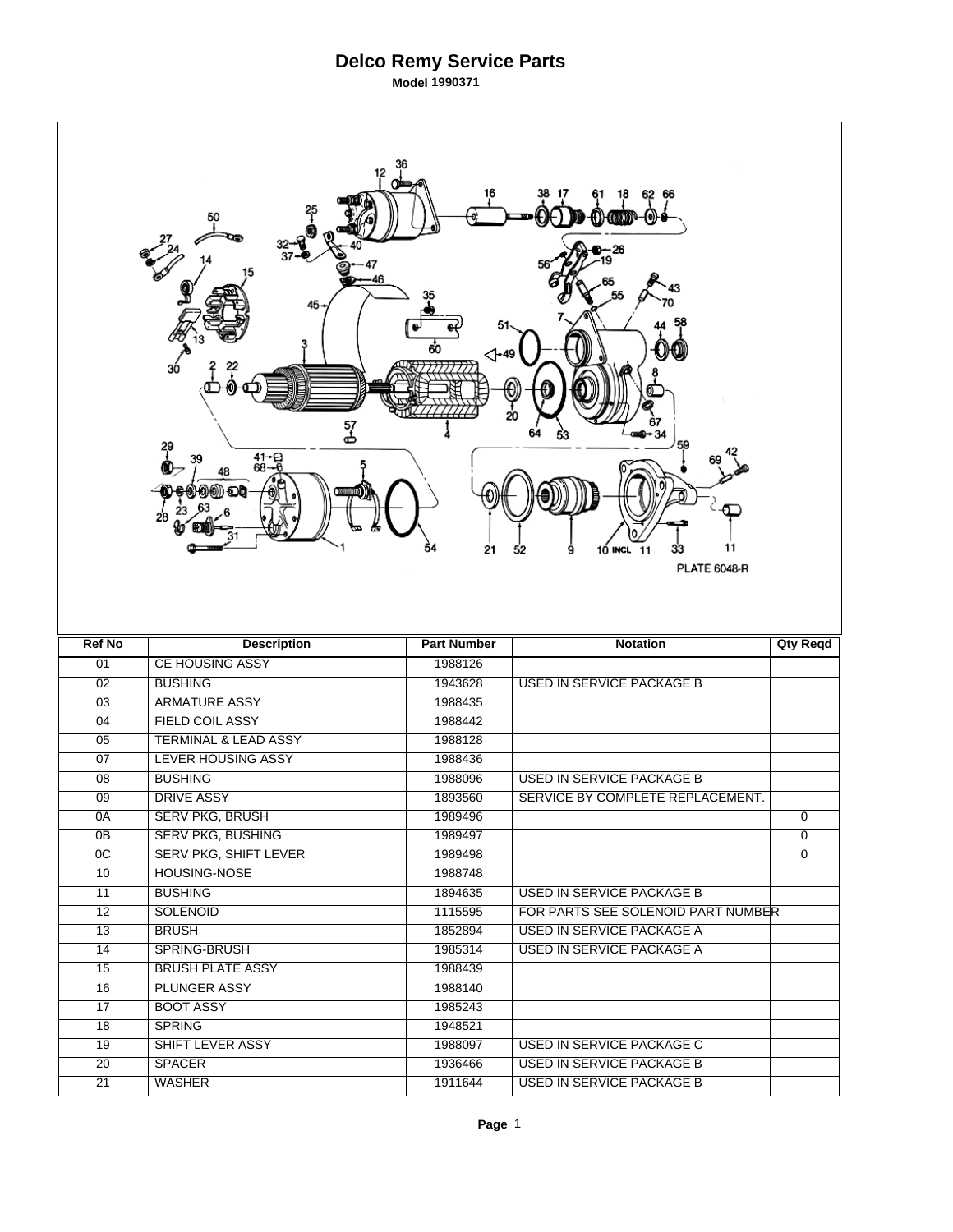| 12<br>62<br>66<br>18<br>-0<br>amm<br>50<br>26<br>37<br>46<br>45<br>51<br>60<br>⊲-49<br>30<br>20<br>57<br>ക<br>59<br>29<br>$41 - 9$<br>68-0<br>39<br>48<br>28<br>11<br>21<br>10 INCL 11<br>33<br>52<br>9<br><b>PLATE 6048-R</b> |                                     |                    |                                                                       |                 |  |  |  |
|--------------------------------------------------------------------------------------------------------------------------------------------------------------------------------------------------------------------------------|-------------------------------------|--------------------|-----------------------------------------------------------------------|-----------------|--|--|--|
| <b>Ref No</b>                                                                                                                                                                                                                  | <b>Description</b>                  | <b>Part Number</b> | <b>Notation</b>                                                       | <b>Qty Reqd</b> |  |  |  |
| $\overline{22}$                                                                                                                                                                                                                | <b>WASHER</b>                       | 1985617            | <b>USED IN SERVICE PACKAGE B</b>                                      |                 |  |  |  |
| $\overline{23}$                                                                                                                                                                                                                | LOCK WASHER-TERM STUD-C.E.          | 9421427            |                                                                       |                 |  |  |  |
| $\overline{24}$                                                                                                                                                                                                                | LOCK WASHER-SHUNT LEAD TO SWITCH AT | 453435             |                                                                       |                 |  |  |  |
| $\overline{25}$                                                                                                                                                                                                                |                                     |                    |                                                                       |                 |  |  |  |
| 26                                                                                                                                                                                                                             | <b>NUT</b>                          | 1979451            |                                                                       |                 |  |  |  |
| $\overline{27}$                                                                                                                                                                                                                | <b>NUT</b>                          | 9412305            | <b>USED IN SERVICE PACKAGE B &amp; C</b>                              |                 |  |  |  |
|                                                                                                                                                                                                                                | NUT-SHUNT LEAD TO SWITCH ATTACH.    | 432230             |                                                                       |                 |  |  |  |
| 28                                                                                                                                                                                                                             | NUT-TERM.-C.E. FRAME                | 9439624            |                                                                       |                 |  |  |  |
| 29                                                                                                                                                                                                                             | <b>NUT</b>                          | 1979451            |                                                                       |                 |  |  |  |
| $\overline{30}$                                                                                                                                                                                                                | <b>SCREW</b>                        | 10467191           | USED IN SERVICE PACKAGE A                                             |                 |  |  |  |
| $\overline{31}$                                                                                                                                                                                                                | <b>SCREW ASSY</b>                   | 10499635           | <b>USED IN SERVICE PACKAGE A &amp; B</b>                              |                 |  |  |  |
| 32                                                                                                                                                                                                                             | <b>BOLT</b>                         | 10497770           |                                                                       |                 |  |  |  |
| $\overline{33}$                                                                                                                                                                                                                | <b>SCREW</b>                        | 1948537            |                                                                       |                 |  |  |  |
| 34                                                                                                                                                                                                                             | <b>BOLT</b>                         | 1914869            |                                                                       |                 |  |  |  |
| 35                                                                                                                                                                                                                             | <b>SCREW</b>                        | 10499632           |                                                                       |                 |  |  |  |
| 36                                                                                                                                                                                                                             | <b>BOLT</b>                         | 10497770           |                                                                       |                 |  |  |  |
| 37                                                                                                                                                                                                                             | <b>WASHER</b>                       | 1905125            |                                                                       |                 |  |  |  |
| 38                                                                                                                                                                                                                             | <b>WASHER</b>                       | 1948519            |                                                                       |                 |  |  |  |
| $\overline{39}$                                                                                                                                                                                                                | <b>WASHER</b>                       | 30205              |                                                                       |                 |  |  |  |
| 40                                                                                                                                                                                                                             | <b>CONNECTOR</b>                    | 10476198           |                                                                       |                 |  |  |  |
| 41                                                                                                                                                                                                                             | CUP                                 | 1985246            | USED IN SERVICE PACKAGE B                                             |                 |  |  |  |
| 42                                                                                                                                                                                                                             | CUP                                 | 1978756            | <b>USED IN SERVICE PACKAGE B</b>                                      |                 |  |  |  |
| 43                                                                                                                                                                                                                             | <b>CUP</b>                          | 1985246            | USED IN SERVICE PACKAGE B<br><b>USED IN SERVICE PACKAGE B &amp; C</b> |                 |  |  |  |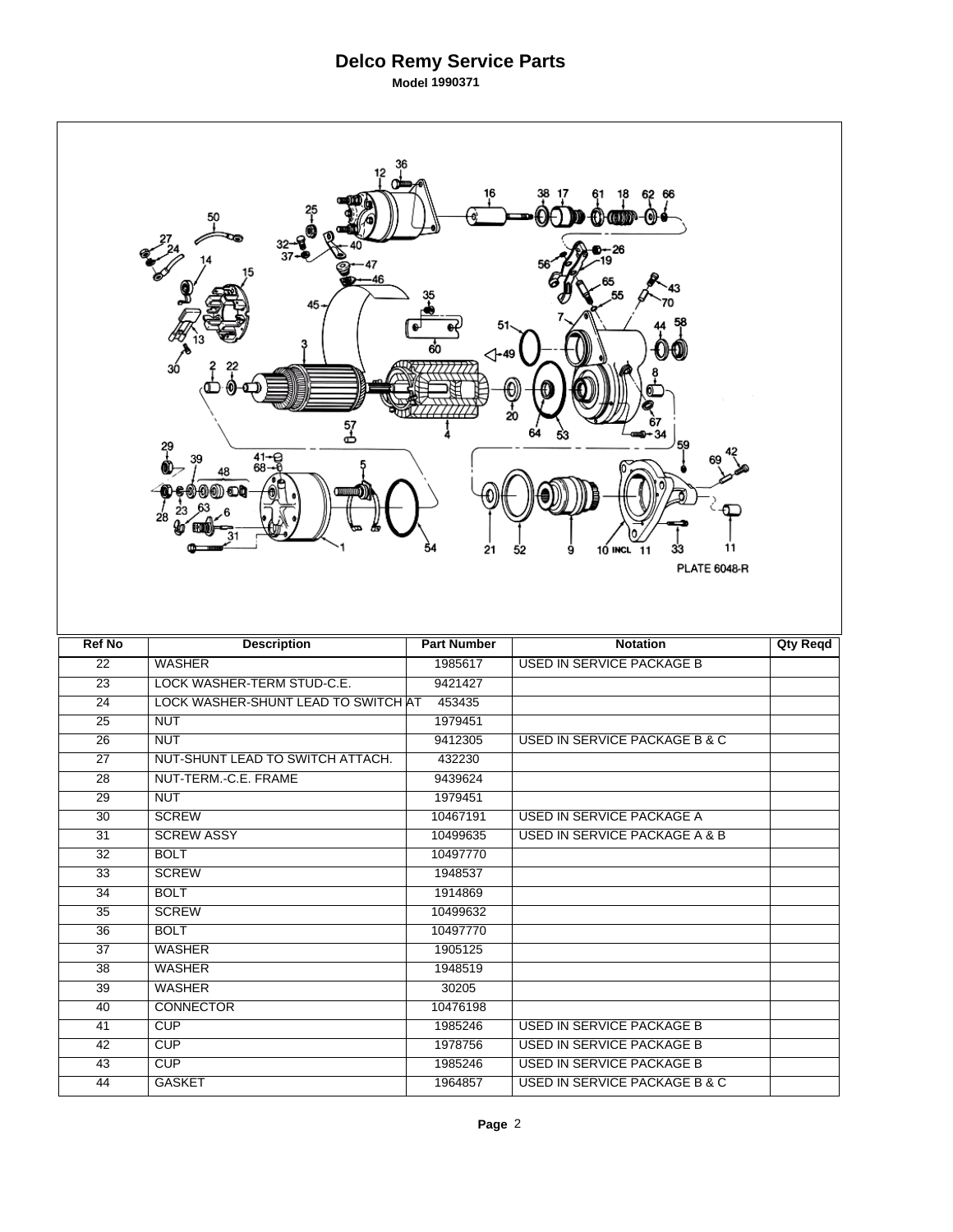| 12<br>ന്ത<br>62<br>18<br>66<br>⋒<br>01 (000)<br>-<br>37<br>46<br>45<br>60<br>$\triangle$ -49<br>ЗÓ<br>20<br>57<br>스<br>34<br>59<br>29<br>T<br>$41 - 9$<br>68-9<br>39<br>48<br>28<br>54<br>21<br>33<br>11<br>10 INCL 11<br>52<br>9<br><b>PLATE 6048-R</b> |                           |                    |                                  |                 |  |  |  |
|----------------------------------------------------------------------------------------------------------------------------------------------------------------------------------------------------------------------------------------------------------|---------------------------|--------------------|----------------------------------|-----------------|--|--|--|
|                                                                                                                                                                                                                                                          |                           |                    |                                  |                 |  |  |  |
| <b>Ref No</b>                                                                                                                                                                                                                                            | <b>Description</b>        | <b>Part Number</b> | <b>Notation</b>                  | <b>Qty Reqd</b> |  |  |  |
| 45                                                                                                                                                                                                                                                       | <b>INSULATOR</b>          | 1988100            |                                  |                 |  |  |  |
| 46                                                                                                                                                                                                                                                       | <b>INSULATOR-TERMINAL</b> | 1988339            |                                  |                 |  |  |  |
| 47                                                                                                                                                                                                                                                       | <b>INSULATOR-TERMINAL</b> | 1988340            |                                  |                 |  |  |  |
| 48                                                                                                                                                                                                                                                       | <b>SERV PKG</b>           | 10495183           |                                  |                 |  |  |  |
| 49                                                                                                                                                                                                                                                       | <b>INSULATOR</b>          | 1914873            |                                  |                 |  |  |  |
| 50                                                                                                                                                                                                                                                       | <b>LEAD ASSY</b>          | 10497105           |                                  |                 |  |  |  |
| 51                                                                                                                                                                                                                                                       | O RING                    | 1985304            | USED IN SERVICE PACKAGE B & C    |                 |  |  |  |
| 52                                                                                                                                                                                                                                                       | O RING                    | 1851960            | USED IN SERVICE PACKAGE B & C    |                 |  |  |  |
| $\overline{53}$                                                                                                                                                                                                                                          | O RING                    | 1916272            | <b>USED IN SERVICE PACKAGE B</b> |                 |  |  |  |
| 54                                                                                                                                                                                                                                                       | O RING                    | 1985320            | USED IN SERVICE PACKAGE A & B    |                 |  |  |  |
| 55                                                                                                                                                                                                                                                       | O RING                    | 1894642            | <b>USED IN SERVICE PACKAGE C</b> |                 |  |  |  |
| $\overline{56}$                                                                                                                                                                                                                                          | O RING                    | 1894643            | <b>USED IN SERVICE PACKAGE C</b> |                 |  |  |  |
| $\overline{57}$                                                                                                                                                                                                                                          | <b>PIN-SPRING</b>         | 456652             |                                  |                 |  |  |  |
| $\overline{58}$                                                                                                                                                                                                                                          | <b>PLUG</b>               | 1945356            |                                  |                 |  |  |  |
| 60                                                                                                                                                                                                                                                       | SHOE-POLE                 | 1934478            |                                  |                 |  |  |  |
| 61                                                                                                                                                                                                                                                       | <b>RETAINER-SPRING</b>    | 1948520            |                                  |                 |  |  |  |
| 62                                                                                                                                                                                                                                                       | <b>RETAINER-SPRING</b>    | 1948526            |                                  |                 |  |  |  |
| 64                                                                                                                                                                                                                                                       | <b>SEAL-OIL</b>           | 1918047            | USED IN SERVICE PACKAGE B        |                 |  |  |  |
| 65                                                                                                                                                                                                                                                       | SHAFT-LEVER               | 1948529            | USED IN SERVICE PACKAGE C        |                 |  |  |  |
| 66                                                                                                                                                                                                                                                       | <b>RING</b>               | 9416374            |                                  |                 |  |  |  |
| 67                                                                                                                                                                                                                                                       | <b>RING</b>               | 9416374            | <b>USED IN SERVICE PACKAGE C</b> |                 |  |  |  |
| 68                                                                                                                                                                                                                                                       | <b>WICK</b>               | 1985247            | USED IN SERVICE PACKAGE B        |                 |  |  |  |